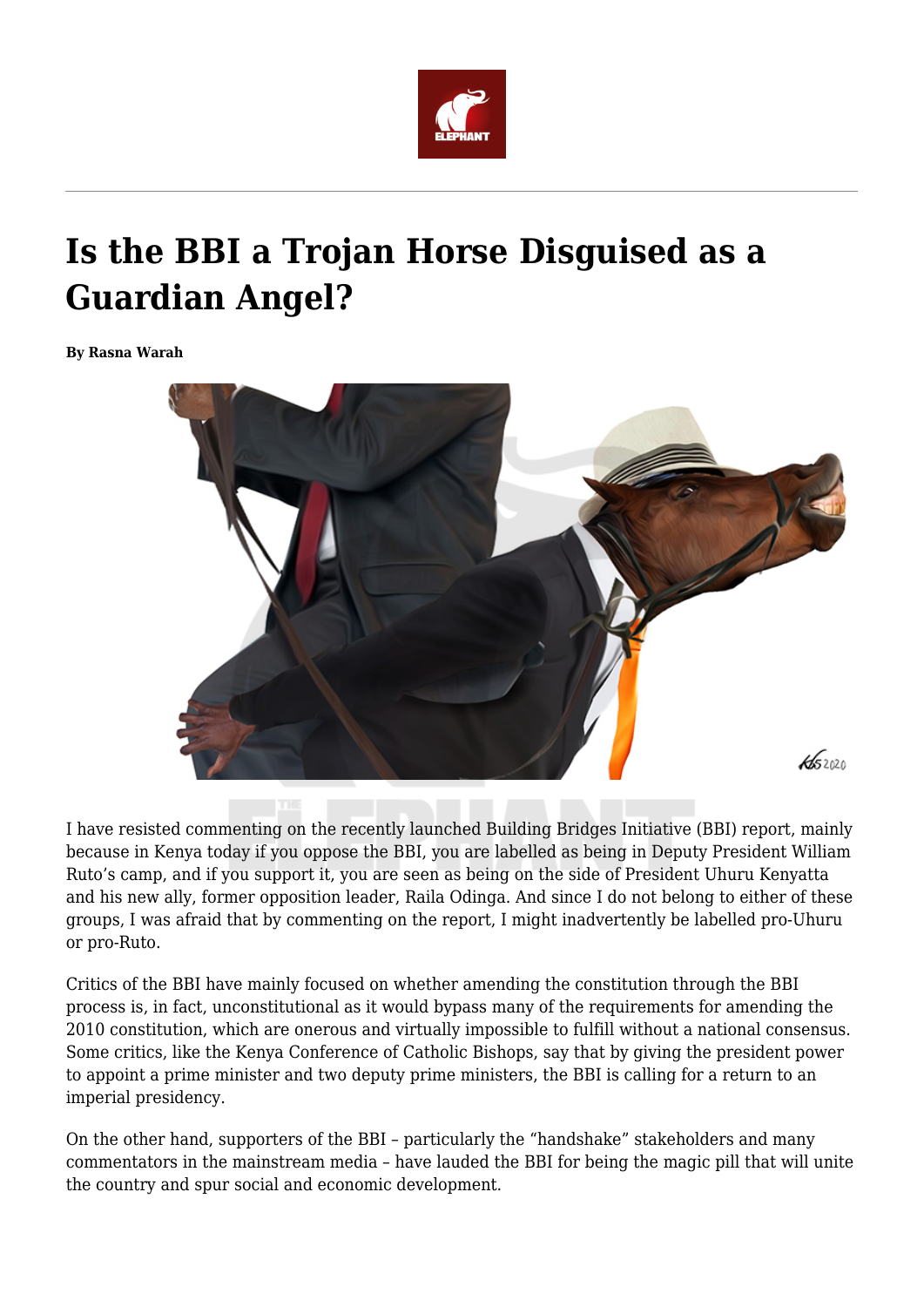### **Intellectual surrender**

Having now read the abridged version of the BBI report, I can conclusively say that it has failed to address the biggest crisis facing this country – that of poor leadership. The most offensive and egregious section of the report is undoubtedly the opening Validation Statement, which places the responsibility for all that is wrong with this country squarely on the shoulders of Kenyans – not on our leaders, who got us into the mess we are in in the first place.

The report states: "Kenyans decried the fact that Kenya lacked a sense of national ethos and is increasingly a nation of distinct individuals instead of an individually distinct nation. And we have placed too much emphasis on what the nation can do for each of us – our rights – and given almost no attention to what we each must do for our nation: our responsibilities."

As Wandia Njoya pointed out in a [recent article](https://www.theelephant.info/features/2020/02/11/moi-and-the-simplification-of-the-kenyan-mind/), what the BBI has effectively done is told Kenyans that they are to blame if their rights are violated. And if moral and ethical standards have dropped across the country, it's not because the country's politicians have lowered moral and ethical standards and have set a bad precedent, but because Kenyans just don't know how to behave properly. It's called blaming the victim.

It suggests that Kenyans are somehow wired to be evil or corrupt, that decades of state-inflicted brutality against citizens – an offshoot of a neocolonial dispensation where citizens are treated as gullible and exploitable subjects – has nothing to do with the culture of impunity we find ourselves in. That the contemptuous way in which we are treated by state institutions – at police stations, in public hospitals, in government offices – is somehow our fault. And that the example of how to behave was not established by the state and its officials that consistently fail to deliver justice to Kenyans and turn a blind eye to violence committed by state and security organs, especially against the poor. Remember, this is a country where a chicken thief can end up spending a year in jail, but a minister who has stolen billions from state coffers can get away scot-free.

#### Njoya writes:

We are told that discussing history is blaming colonialists and refusing to take responsibility for our own actions. That discussing ethnic privilege and patronage is attacking every single member of that ethnic group. That discussing patriarchy is blaming men. That explaining systemic causes of problems is explaining away or excusing those problems. Every public conversation in Kenya is a war against complex thinking. We have reached the point where Kenyan public conversations are pervaded by this system of intellectual simplification.

Hence the BBI's proposal to set up a new commission to address "indiscipline in children, breakdown of marriages and general erosion of cultural values in today's society". Presumably, this commission will take on the role of parents, school teachers and community leaders "by mainstreaming ethics training and awareness in mentoring and counselling sessions in religious activities and through community outreach programmes".

What is being implied here is that if only Kenyans were more religious, they might not behave so badly. (I wonder if the drafters of the report know that Kenyans are among the most religious people in the world. Yet we are consistently ranked as among the most corrupt countries on the planet.)

The BBI report recognises that ethnic divisions have polarised the country, but it does not acknowledge that ethnic polarisation is the result of a political leadership that forms opportunistic tribal alliances for its own advantage and is happy to pit one ethnic community against another in order to win elections.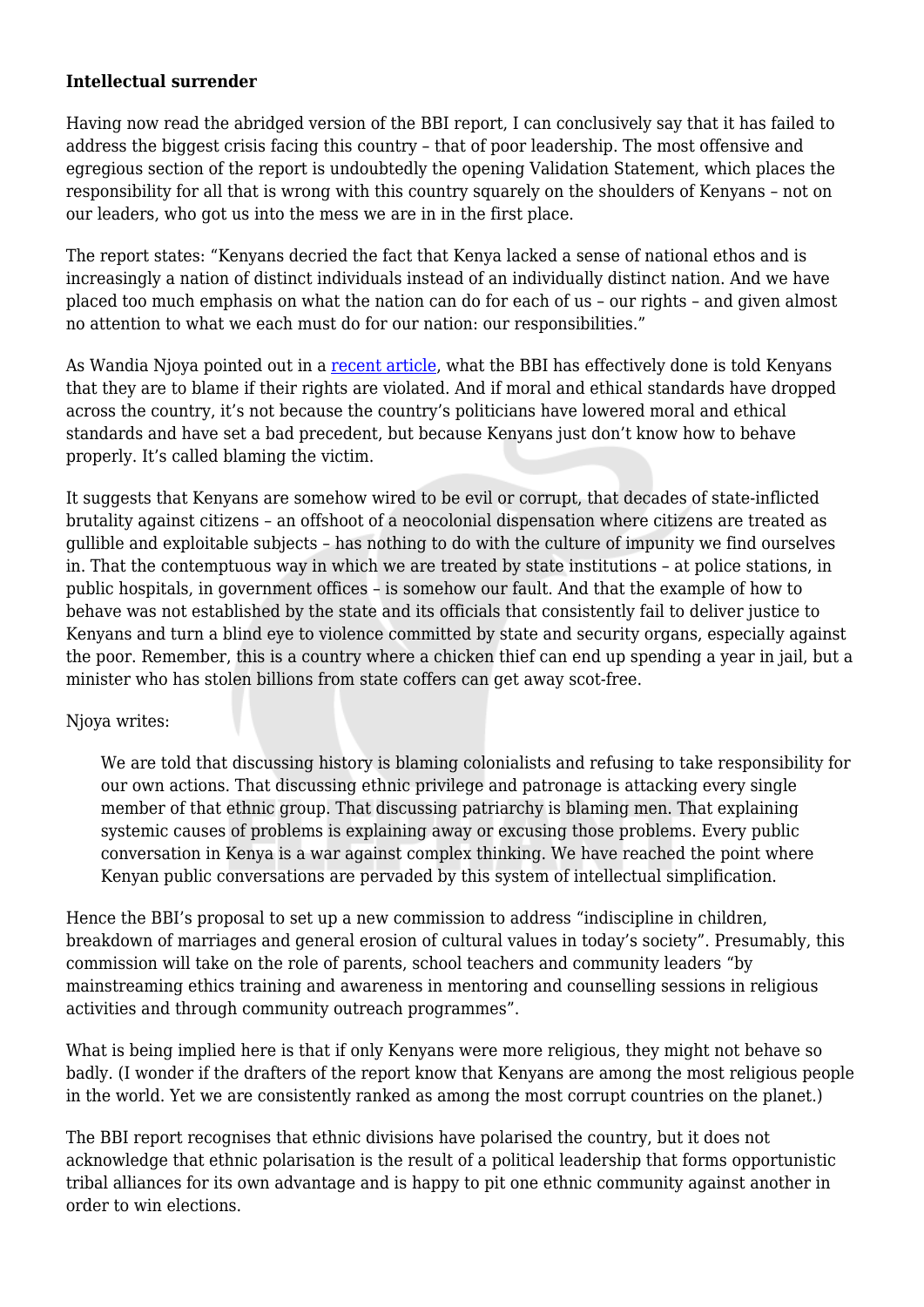Moreover, its recommendations on how to reduce ethnic animosity appear to be based on the idea that if you force different ethnic communities to live in close proximity to each other, Kenya will miraculously become a society where all ethnic groups live together in peace and harmony.

There is also this misguided belief that if the people in authority are from an ethnic group that is distinct from the ethnic group that these people lord over, there will be more accountability (a model borrowed from the Kenya Police and the colonial and post-colonial district and provincial commissioners' templates). Hence the Ministry of Education should "adopt policy guidelines that discourage local recruitment and staffing of teachers".

Many sociologists and behavioural scientists might argue that, in fact, if you want more accountability and cohesion in a community, the leadership should come from that same community. So, for instance, if police officers belong to the same ethnic community that they serve and protect, they are more likely to be more accountable to that community because any signs of misconduct on the part of the officer will be perceived as having a direct bearing on the welfare of that community. A bribe-taking officer is more likely to be reprimanded by his community because it is his community that suffers when he takes a bribe. A Kalenjin police officer posted in Malindi, for instance, will not care what the Giriama community he is extorting bribes from or is brutalising think of him because he is not part of them and is not accountable to them or to their community leaders and elders. This accountability is further diminished by the current practice of police officers regularly being transferred to different localities.

Similarly, in schools, particularly those in remote or marginalised areas, it is important that the teachers be from that community because they also play the role of mentors and role models. We are more likely to follow in the footsteps of someone who looks like us and who has a similar history than someone who doesn't. Which is why Vice President-elect Kamala Harris has opened the doors to leadership for so many girls and women of colour in the United States.

This is not to say that the BBI report glosses over the problems facing marginalised communities. On the contrary, it makes it a point to highlight that "the marginalised, the under-served and the poor" are suffering and are in urgent need of "an immediate helping hand and employment opportunities to help them survive". What the report fails to recognise is that the Constitution of Kenya 2010 was designed to ensure that such communities are not condemned to perpetual poverty. Devolution was supposed to sort out issues of marginalisation by ensuring that previously marginalised communities and counties are empowered to improve their own welfare. By making them recipients of hand-outs, the BBI has added insult to their injury.

Thankfully, the report does recommend that previous reports by task forces and land-related commissions, including the Ndung'u Land Commission and the Truth, Justice and Reconciliation Commission (TJRC), be implemented. My question is: If President Uhuru Kenyatta did not implement the recommendations of the TJRC, which handed its report to him in May 2013 shortly after he assumed the presidency, what guarantees do we have that he and his BBI team will implement the recommendations now? The president has also failed on his promise of a Sh10 billion fund for victims of historical injustices. What has changed? Clearly not the leadership (and here I mean the entire leadership, not just Uhuru's).

## **Silences and omissions**

Moving on to another marginalisation issue: women's representation. We all know that Parliament has actively resisted the two-thirds gender rule spelled out in the constitution. So what epiphany has occurred now that suddenly there is an urgent desire to include more women in governance institutions? If Parliament had just obeyed the constitution, there would not be a proposal in the BBI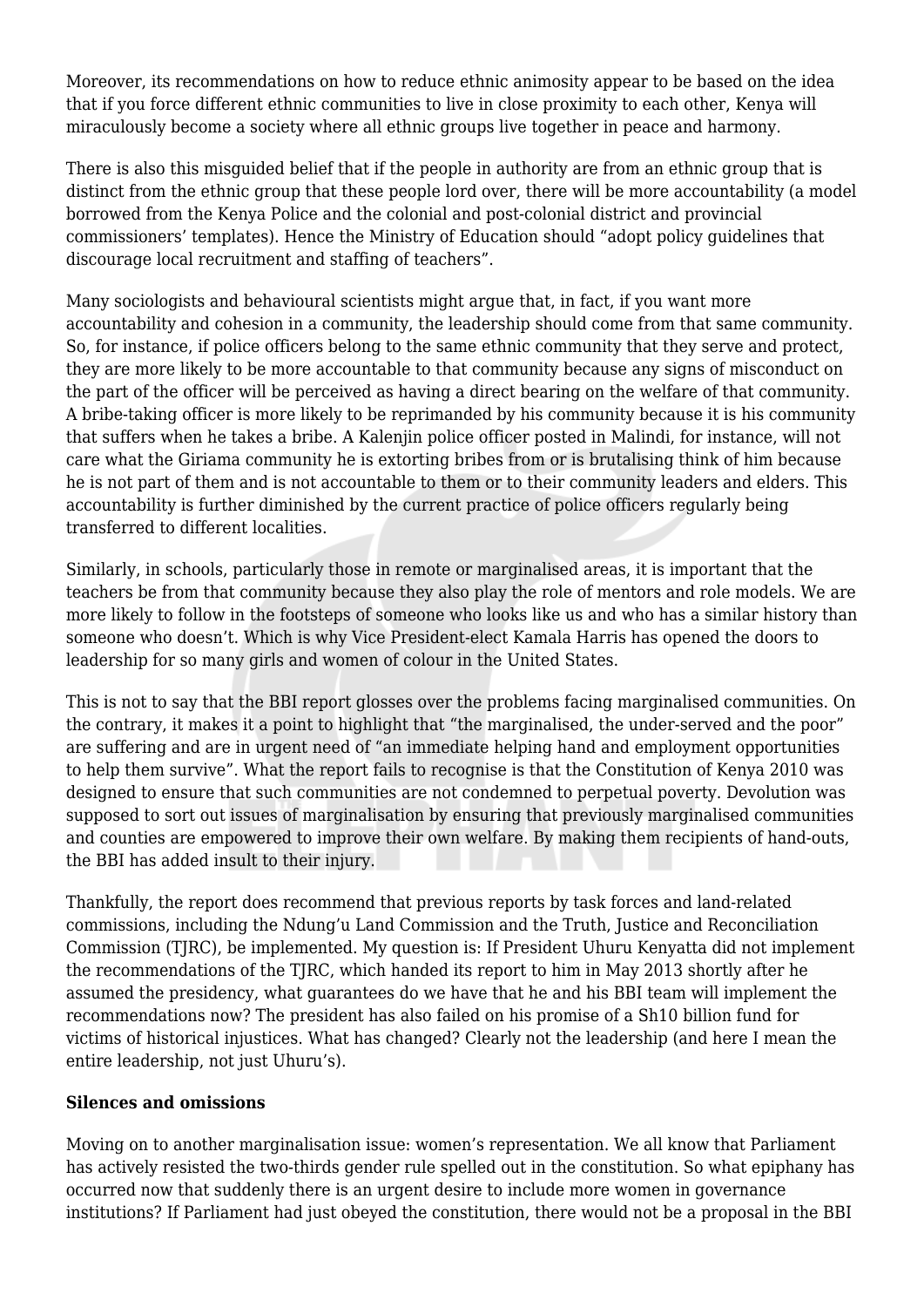to ensure that no more than two-thirds of members of elective or appointive bodies be of the same gender. It would be a given.

And yet while BBI gives with one hand, it takes with the other. The BBI task force proposes that the position of County Women's Representative in the National Assembly be scrapped.

What's worse, the BBI actually appears to welcome the recommendation of "some Kenyans" that Independent Electoral and Boundaries Commission (IEBC) commissioners be appointed by political parties. Really? If you think that the 2007, 2013 and 2017 elections were fraudulent and chaotic, then wait for serious fraud and possible violence in an election where the electoral body's commissioners represent party interests. (If I had my way, I would disband the IEBC altogether and put together a non-partisan body comprising foreign officials to run elections in this country. Maybe then we would have some hope of a free, fair and corruption-free election.)

The BBI is also silent on the role of the IEBC in vetting candidates, and ensuring that they adhere to Chapter Six of the Constitution on leadership and integrity. Let us not forget that many of the candidates in the last two elections had questionable backgrounds, and some were even facing charges in court. Why did the IEBC not ensure that those running for office had clean records?

On the economy, or what it calls "shared prosperity", the BBI, emphasises the role of industry and manufacturing in the country's economic development but is silent on agriculture, which currently employs about half of Kenya's labour force and accounts for nearly 30 per cent of Kenya's GDP, but which remains one the most neglected and abused sectors in Kenya. It's a miracle that our hardworking and much neglected farmers are able to feed all of us, given that they receive so little support from the government, which consistently undermines local farmers by importing cheap or substandard food and by providing farmers with few incentives.

Besides, it is highly unlikely that Kenya will become a factory for the region, let alone the world, like China, because it simply does not have the capacity to do so. Why not focus on services, another mainstay of the economy?

The BBI also talks of harnessing regional trade and cooperation and sourcing products locally but, again, we know this is simply lip service. If Uhuru Kenyatta's government was keen on improving trade within the region, it would not have initiated a bilateral trade agreement with the United States that essentially rubbishes and undermines the country's previous regional trade agreements with Eastern and Southern African countries and trading blocs.

On the yoke around every Kenyan's neck – corruption – the BBI's approach is purely legalistic and administrative. It wants speedy prosecution of cases involving corruption and wastage of public resources and it wants to protect whistleblowers. (Good luck with the latter. In my experience, no whistleblower protection policy has protected whistleblowers, not even in the United Nations.)

BBI also wants to digitise all government services to curb graft. But as the economist David Ndii pointed out at the recent launch of the Africog report, "Highway Robbery: Budgeting for State Capture", if corruption is built into the very architecture of the Kenyan government, no amount of digitisation will help. Remember how the Integrated Financial Management Information System (IFMIS) was manipulated to steal millions from the Ministry of Devolution in what is known as the NYS scandal? Computer systems are created and run by people, and these people can become very adept at deleting their digital footprints from these systems. As the former Auditor-General, Edward Ouko, pointed out, when corruption is factored into the budget (i.e. when budgets are prepared with corruption in mind), corruption becomes an essential component of procurement and tendering processes. So let's think of more creative and innovative ways of handling graft within government.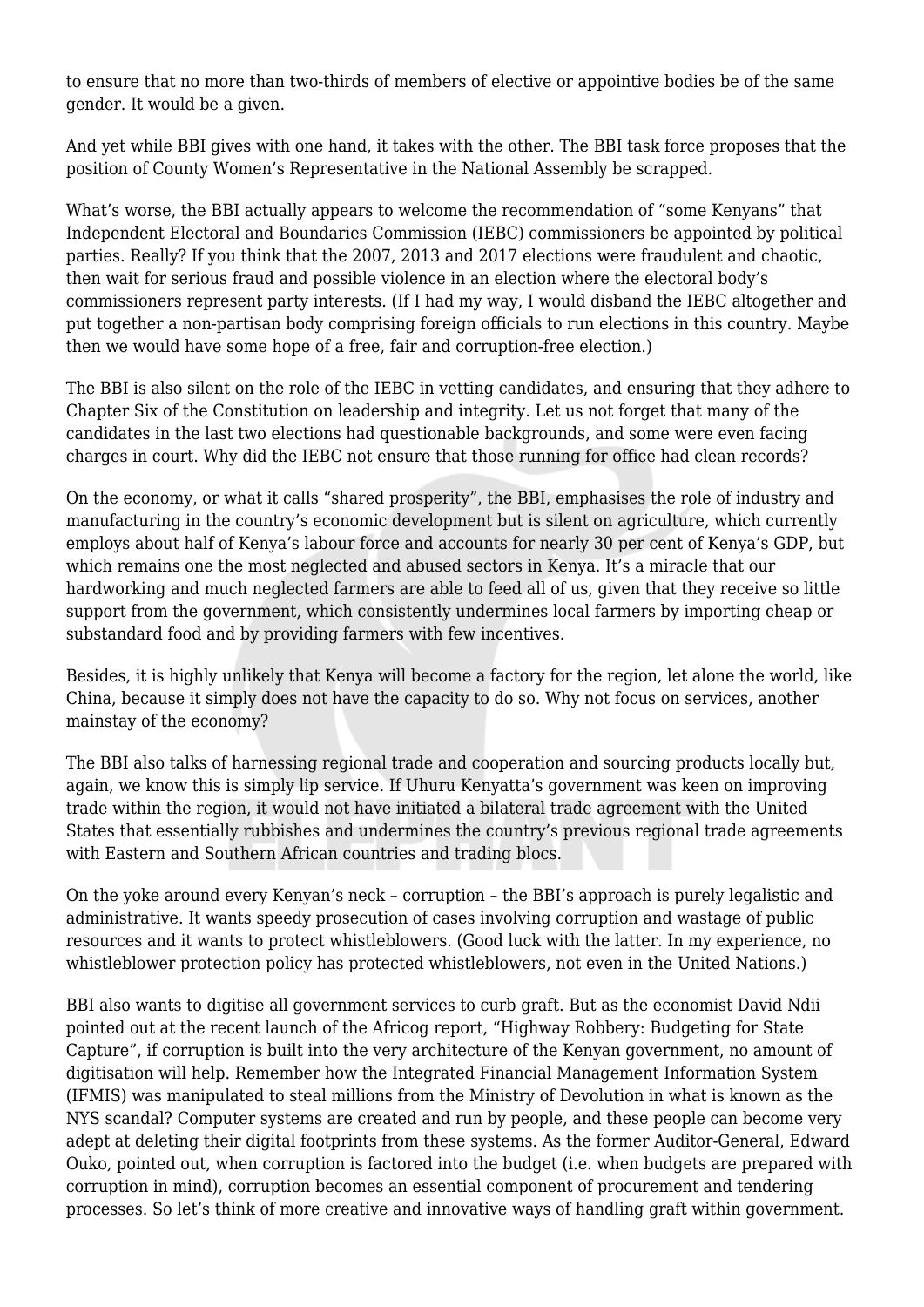Which is not to say that the BBI task force has not struggled with this issue. There are various proposals to amend public finance laws to make the government more accountable on how it spends taxpayers' money. But we know that these laws can be undermined by the very people responsible for implementing them, as the various mega-corruption scandals in various ministries and state institutions have shown.

## **A Trojan horse?**

Many Kenyans suspect that perhaps the real and only reason for the BBI is that it will allow for the creation of new powerful positions – such as that of prime minister to accommodate both Raila Odinga and Uhuru Kenyatta – and will set the stage for a return to a parliamentary system of governance instead of the current presidential "winner-takes-all" system. But while the latter might appear to be a worthwhile endeavour, the fact that former opposers of the new constitution and the parliamentary system now appear to be endorsing both suggests that there is something more to this than meets the eye. As Prof. Yash Pal Ghai has repeatedly stated, the constitution endorsed at Bomas was premised on a parliamentary system and was only changed at the last minute to accommodate a presidential system. That is how we ended up where we are now.

It also appears strange that those who benefitted most from the presidential system now want to change the constitution. As Waikwa Wanyoike, [put it](https://www.theelephant.info/features/2020/09/05/is-the-kenyan-constitution-on-its-deathbed/):

Worse, those hell-bent on immobilising the constitution have done so by conjuring up and feeding a narrative that it is an idealistic and unrealistic charter. Because they wield power, they have used their vantage points to counter most of the salutary aspects of the constitution. Uhuru Kenyatta's consistent and contemptuous refusal to follow basic requirements of the constitution in executing the duties of his office, including his endless defiance of court orders, stands out as the most apt example here.

Yet all this is calculated to create cynicism among Kenyans about the potency of the constitution. Hoping that the cynicism will erode whatever goodwill Kenyans have towards the constitution, the elites believe that they can fully manipulate or eliminate the constitution entirely and replace it with laws that easily facilitate and legitimise their personal interests, as did Jomo Kenyatta and Moi.

If indeed we want to go back to a parliamentary system through a referendum, then we should hold the referendum when the current crop of politicians (some of whom, including Uhuru Kenyatta and William Ruto, were opposed to the 2010 constitution in the first place) are not in leadership positions because many Kenyans simply don't trust them to do what is in Kenyans' best interest. After all, a fox cannot be relied on to guard a chicken coop.

Already the president has urged Parliament to pass laws that conform to the BBI proposals – this even before the proposed referendum that will decide whether the majority of the country's citizens are for or against the BBI's raft of recommendations. In other words, the BBI proposals may become laws even before the country decides whether these laws are acceptable and are what the country needs.

Are the goodies proposed in the BBI, such as providing debt relief to jobless graduates and allocating a larger share of national revenue to the counties, just enticements to lure Kenyans onto the BBI bandwagon so as to ensure that the current political establishment consolidates its hold on power? Is the BBI a Trojan horse disguised as a guardian angel? Only time will tell.

One possibility, however, is that a groundswell of public opinion against the BBI might just overturn